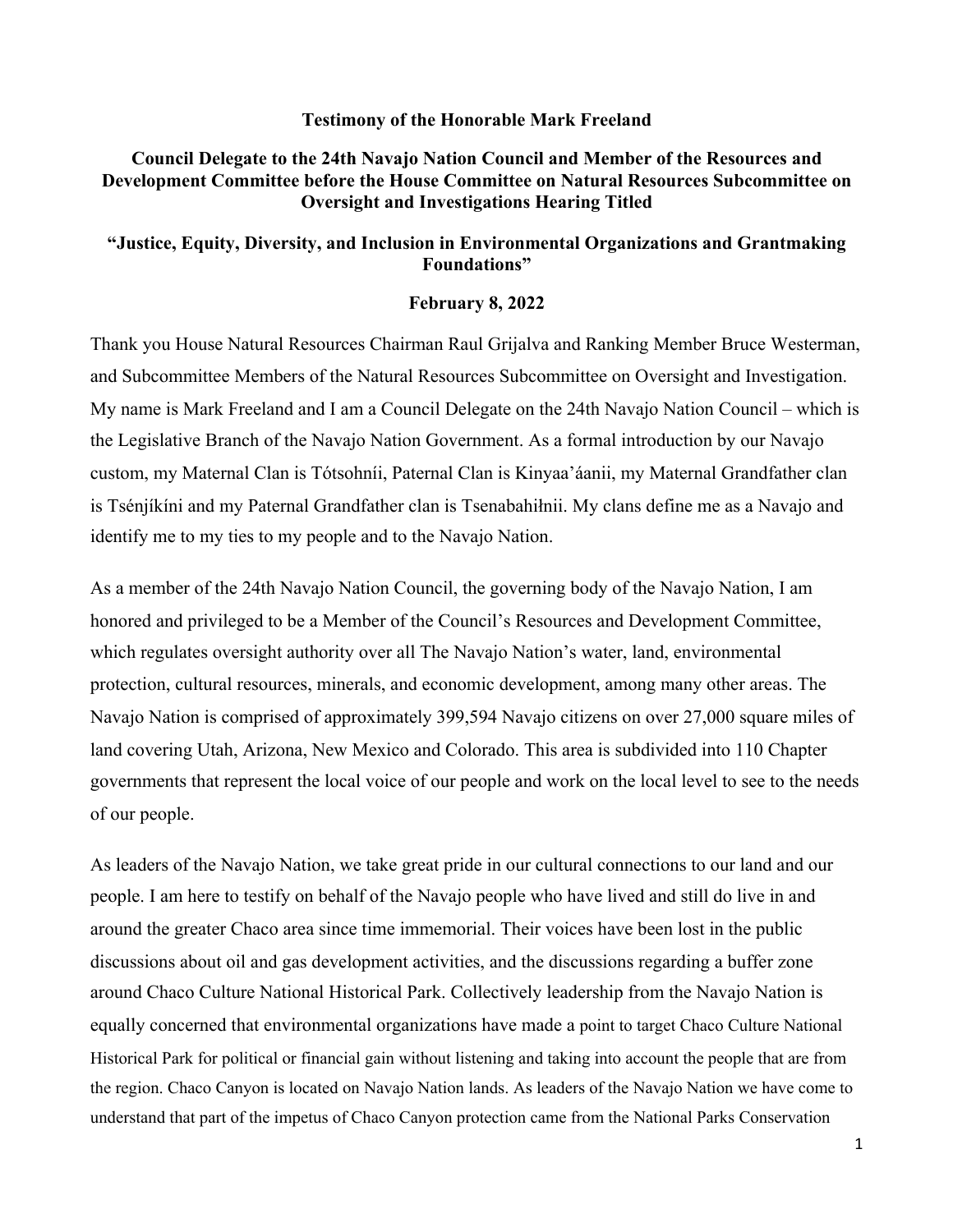Association (NPCA). They have been one of the primary environmental advocacy group for National Parks and for years have launched a campaign calling for buffers around parks called "Spoiled Parks: the 12 National Parks Most Threatened by Oil and Gas Development" (the "oil" is capitalized by them in the title). NPCA's website features Chaco at the top of their list: www.npca.org/spoiledparks.

Consequently, Congress for the past 6 years have considered multiple proposals to create a buffer zone around the Chaco Culture National Historical Park, at the additional request of the All-Pueblo Council of Governors, but unfortunately, continue to ignore the desires of the Navajo people whose lands would actually be impacted by such a decision. This issue is important to the Navajo Nation; specifically, to our Navajo allotment owners. Again, I want to point out that none of these environmental organizations, tribes, State or Congressional leaders have taken the time to meet with our people on the Navajo Nation, despite repeated requests, letters, and teleconferences.

There are currently 53 Individual Indian Allotments (IIA allotments) leased in the 10-mile buffer zone around Chaco based on the latest map proposed in the legislation considered by Congress. These allotments generate an average of \$6.2 million a year in royalties for approximately 5,462 allottees. Many allottees, including Navajo elders, rely on this income to meet their daily needs. However, the gravity of this decision is much larger as there are 418 unleased allotments associated with approximately 16,615 allottees. So, this rule very well could impact over 22,000 allottees.

The White House has stated, as did Congress, that the rule would not apply to Individual Indian Allotments or to minerals within the area owned by private, state, and Tribal entities. However, in reality, the rule would have a devastating impact because the indirect effects would make the allottee land worthless from the standpoint of energy extraction. For example, the Mancos Shale reservoir lies south of Counselor, Huerfano and Nageezi Chapters and north of the Chaco Park. To maximize full extraction of the product, a horizontal lateral crossing of two to four miles of subsurface may be required. Due to the cross jurisdictional land status in Navajo Eastern Agency, a proposed horizontal lateral may need to cross federal land. But the Department of the Interior has already told us that any horizontal drilling that requires access through federal lands would be prohibited under the proposed rules.

In attempts to negotiate with our Congressional representatives, the Navajo Nation Council passed legislation that agreed to reduce the size of the lO-mile buffer zone to 5 miles to reduce the impact on Navajo allottees. We are willing to continue discussions with the federal government but announcing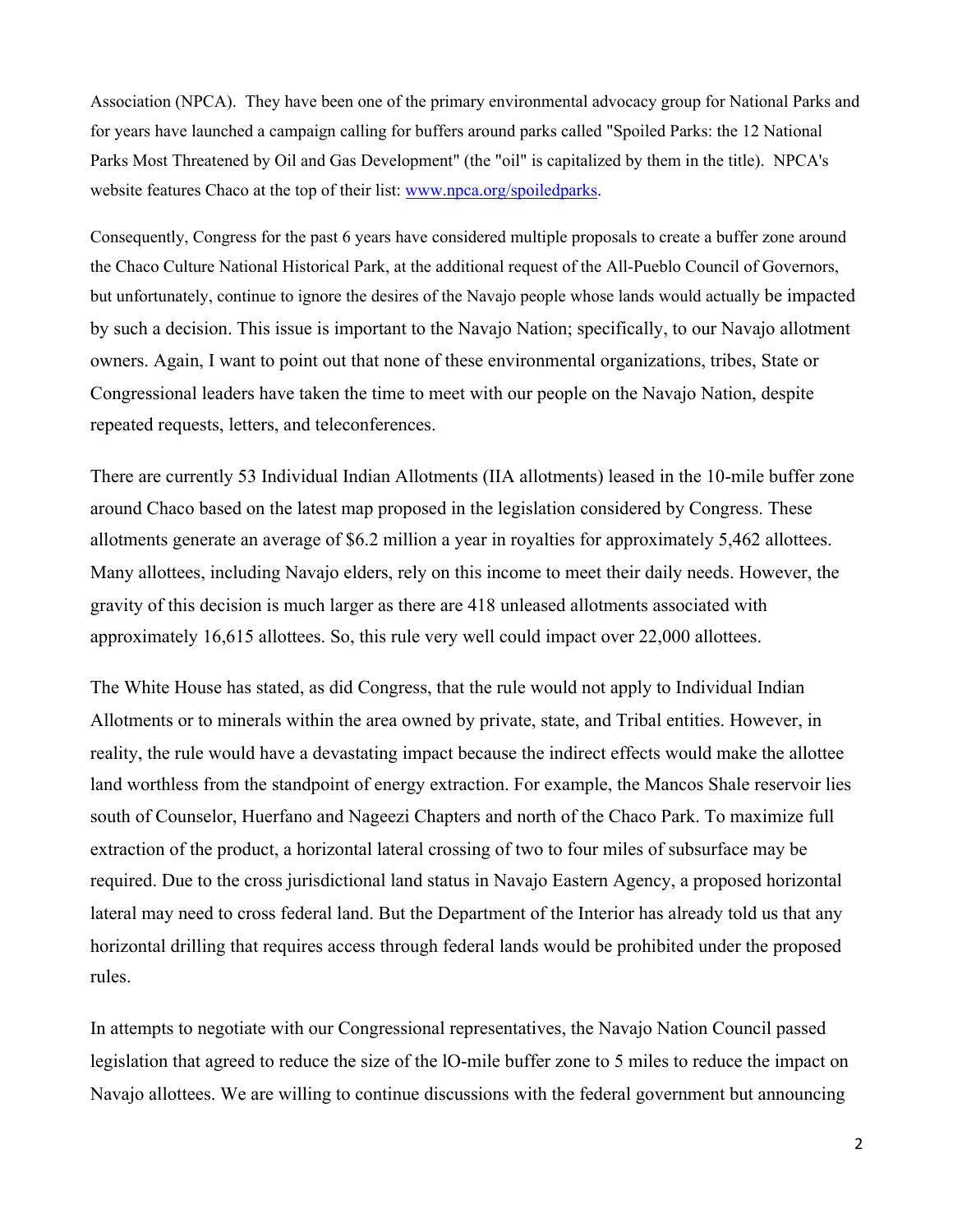this initiative at the White House Tribal Nations Summit, knowing that that Navajo Nation Council and Local Navajo Government entities have passed resolutions in opposition, was an unwarranted affront to the Navajo Nation.

We are also mystified by the fact that only one listening session with 10 allottees was held in July with Assistant Secretary of Indian Affairs Bryan Newland as a way to support "tribal engagement" in the U.S. Department of the Interior's press release issued November 11, 202l. Even more disturbing is hearing the Department of the Interior commit to "early, robust, interactive, pre-decisional, informative, and transparent" tribal consultation when essentially no tribal consultation has been held with critical stakeholders in this case. By simply bypassing true and inclusive tribal consultation with the Navajo Nation and our Individual Indian Allottees, the Biden-Harris Administration is markedly undermining its trust responsibility they owe to the Navajo Nation and the 22,000 Individual Indian Allottees impacted by this decision.

To evince respect to us as a sovereign government and people we insist Congressional leaders and the Administration not to move forward on this initiative without first reaching an agreement with the duly elected leaders of those affected by it. We ask that you engage in proper tribal consultation before finalizing the proposed BLM land withdrawal around Chaco Culture National Historical Park.

### **Navajo Cultural Ties to Chaco Culture National Historical Park**

Let me tell you a little about the Navajo people. We have deep connections, from pre-contact to the present, to the many places throughout the Chacoan area. Navajos have lived in the Southwest since time immemorial and as Navajo people, our clans, and oral ceremonial history is tied directly to Chaco Canyon and the landscape. Much of our life-ways begin in the greater Chaco Canyon region. Navajo people are concerned about their life-ways, ceremonial use areas, plant and mineral gathering areas, offering places, historic burials, as well as the archaeological sites throughout the region in which are all still in use today. Some of our Navajo Traditional Origins include the following:

• Navajo clans such as the Kinyaa'aanii (Towering House) originated from the Chacoan Great House, Kinyaa'a, near the present Navajo town of Crownpoint. Sub-clans include Tazhii Dine'e (Turkey people), Dootl'izhi Dine'e (Turquoise people), and Dzil T'anii Dine'e (Mountainside people). These subclans were important in the overall functioning of the "Chacoan system". This is just one example.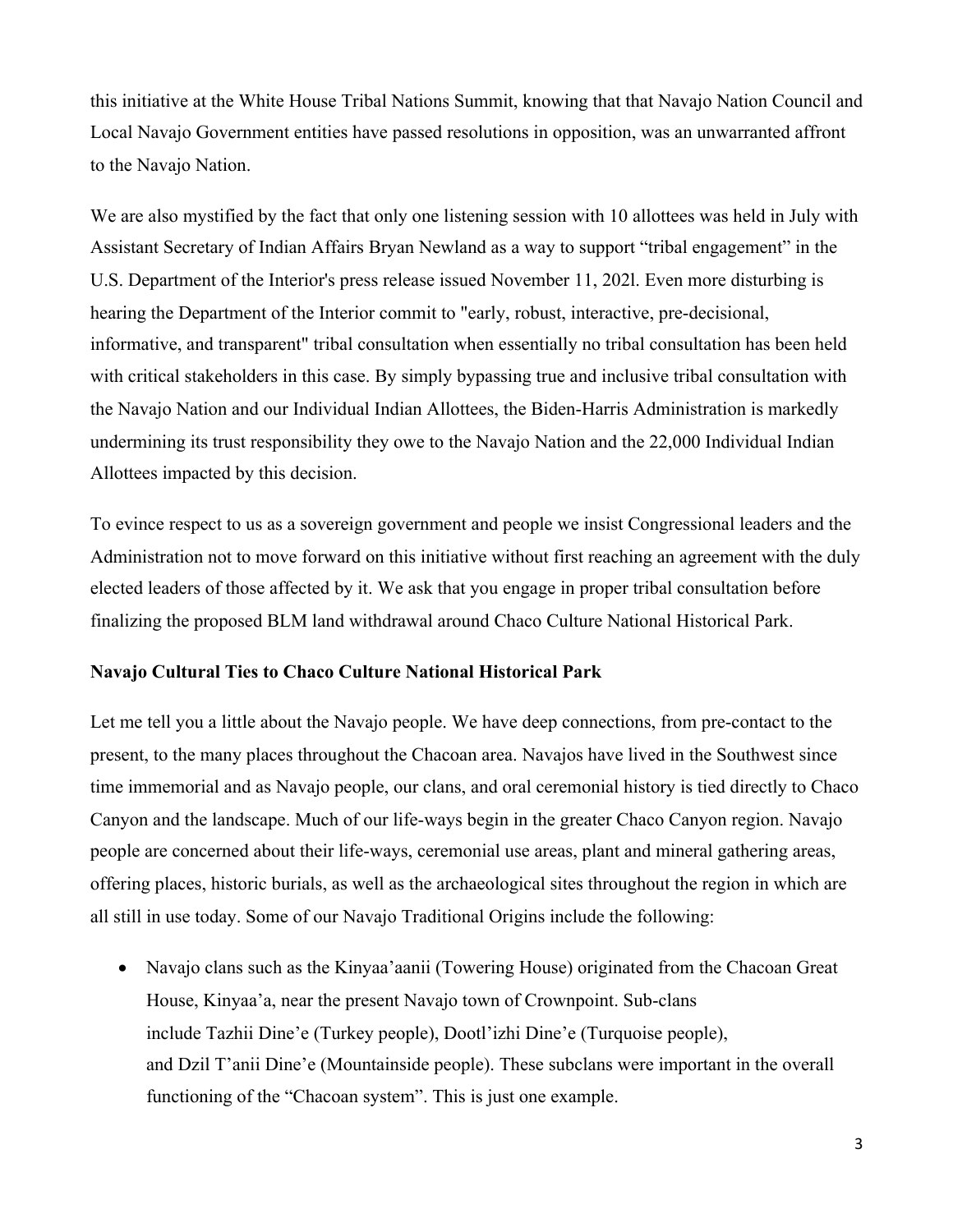- Many Navajo ceremonials reference or begin in the Chacoan region. For instance, the Navajo ceremonials, the Yoo'ee (Beadway) begins here. The ceremony is for healing both the individual and the community of personal and social ills. In addition, the eagle catching traditions of the Navajo people are deeply embedded in the Chacoan landscape. Both ceremonial traditions include the built environment (archaeological sites), and natural features in the greater Chacoan landscape.
- Many songs, prayers and oral narratives begin at, or incorporate Chacoan places. For instance, Tse diyilii (Fajada Butte), is a prominent place in the Ajilee (Excess Way), Tl'eeji )Nightway), Na'at'ooji (Shooting Way) ceremonials.

### **Federal Jurisdictional Maze Around Chaco Culture National Historical Park**

The Eastern Agency of the Navajo Nation is a complicated mixture of Federal, Navajo Nation, State, Individual Indian Allotments (IIA), and private lands. Navajo people who live here are forced to negotiate the complex web of jurisdictions in their daily lives, ceremonial practice, and development activity related to oil and gas leasing. As stated above, there are approximately 53 Individual Indian Allotments (IIA) in the proposed 10-mile buffer zone. Many of them have oil  $\&$  gas leases that generate more than \$6 million annually for the Navajo allottees. Now, it is important to note that only Navajo people live in this area. No other tribe have lands here. We have stewards of the natural and cultural resources of the area for countless generations/time immemorial.

As part due-diligence to protect this area, the Navajo Nation is a participant in the EIS for the Farmington-Mancos-Gallup Resource Management Plan Amendment (RMPA) for the past few years. The local Navajo Chapters, particularly the Tri-Chapter Coalition (Naagizi, Ojo Encino, and Counselor Chapters) is active in voicing their concerns about the effect of the oil  $\&$  gas development in their communities. The Navajo Nation is also participating in the development of a Programmatic Agreement (PA) for the Section 106 process of the NHPA for the RMPA process. The Record of Decision (ROD) for the EIS will not be signed until the PA is completed and signed. There are numerous interested and concurring parties for the EIS, including 24 Indian Tribes from across the Southwest.

Also, as a response to the activities of Congress for the last few years regarding Chaco Canyon, the Navajo Nation has been allocated funding to undertake an ethnographic project. The Navajo Ethnographic Study for the Chaco Region: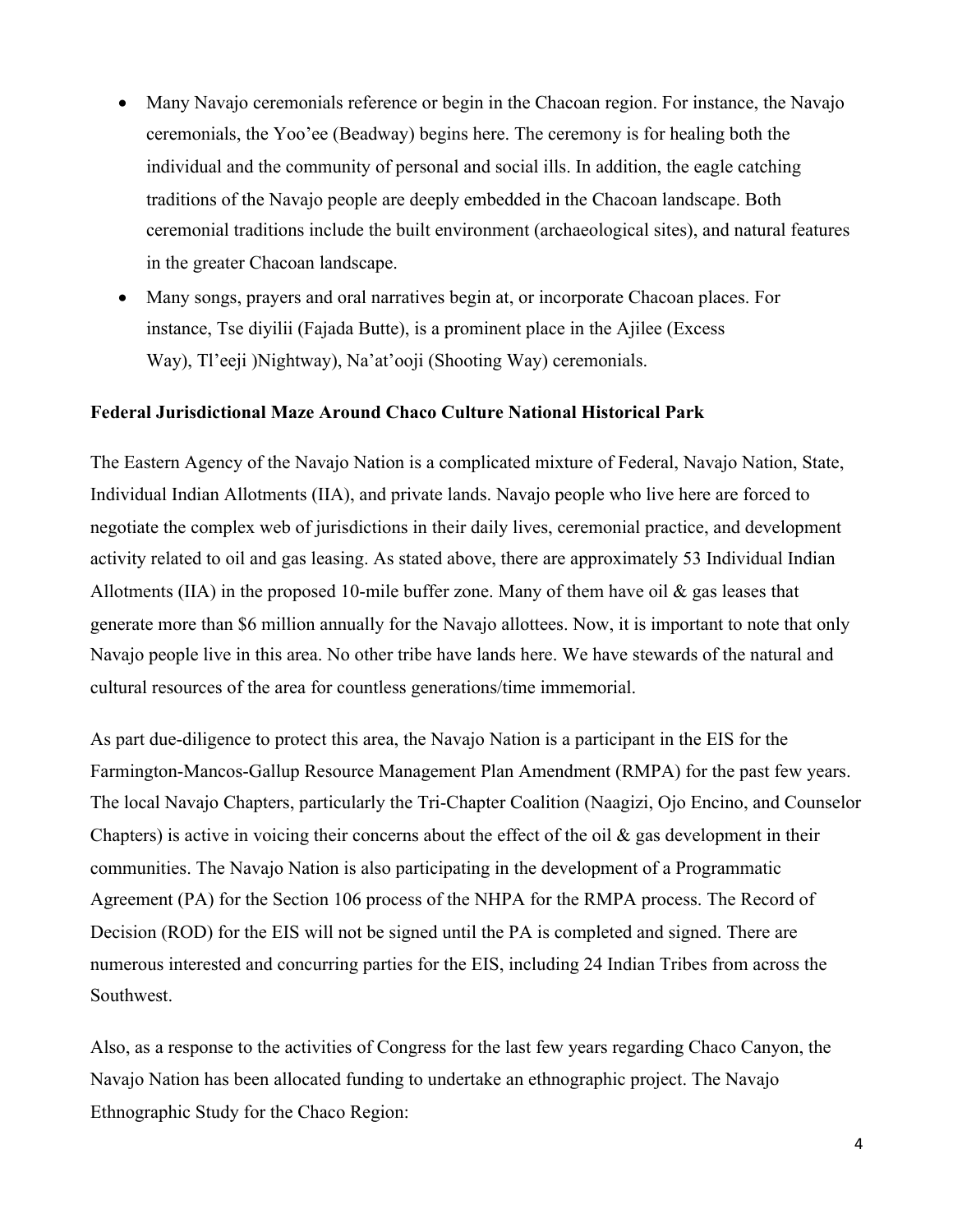- In 2020, the BIA/DOI provided \$1 million for tribes to conduct ethnographic studies. The Navajo Nation received \$434,000 to conduct an ethnographic study to identify cultural resources of importance to the Navajo People in the Chaco area. The remaining funds went to other Tribes/Pueblos.
	- o An additional \$600,000 was added to this BIA project. The additional funds went to other pueblo tribes (total allocation to Puebloan tribes is \$1,166,000)
	- o The Navajo Nation requests additional funding to complete the study, which include popular publications for the public, and development of curriculum materials for local schools to teach Navajo youth about their heritage.
- The project area spans much of the Eastern Navajo Agency with particular emphasis on the planning area for the RMPA.
- The Navajo Nation contracted a Navajo-woman owned firm in Farmington, New Mexico to conduct the study-Dinetahdoo Cultural Resources Management, Inc. (DCRM). The contract is managed by the NNHHPD. DCRM has begun interviewing, and we expect a final report to be delivered before the end of the current federal fiscal year in September 2022.
	- o local people living in the area will be interviewed, plus individuals whose families used to live in the area, and knowledgeable ceremonial practitioners to provide a more complete picture of the long and rich history of Navajos in the Chaco area.

The report will be delivered to the BIA's national headquarters and will also be shared with the BLM Farmington Field Office, and the BIA Navajo Regional Office. Hopefully these agencies will use the information for land management and resources management activities and decisions.

# **No Federal Tribal Consultation with Navajo Nation**

Recently, Secretary Haaland issued a proposed mineral withdrawal on federal lands from any development. The Bureau of Land Management published the Federal Register on January 6, 2022. The proposal will withdraw 351,479.97 acres of federal lands from development for a 20-year term. We have some very strong concerns:

• Secretary Haaland did not consult with the Navajo Nation before making the decision on this federal action. In the announcement for the administrative decision, Halaand is quoted stating that the decision was based on the cultural resources investigation studies that tribes were awarded to conduct within Chaco Canyon. The Navajo Nation has yet to complete the